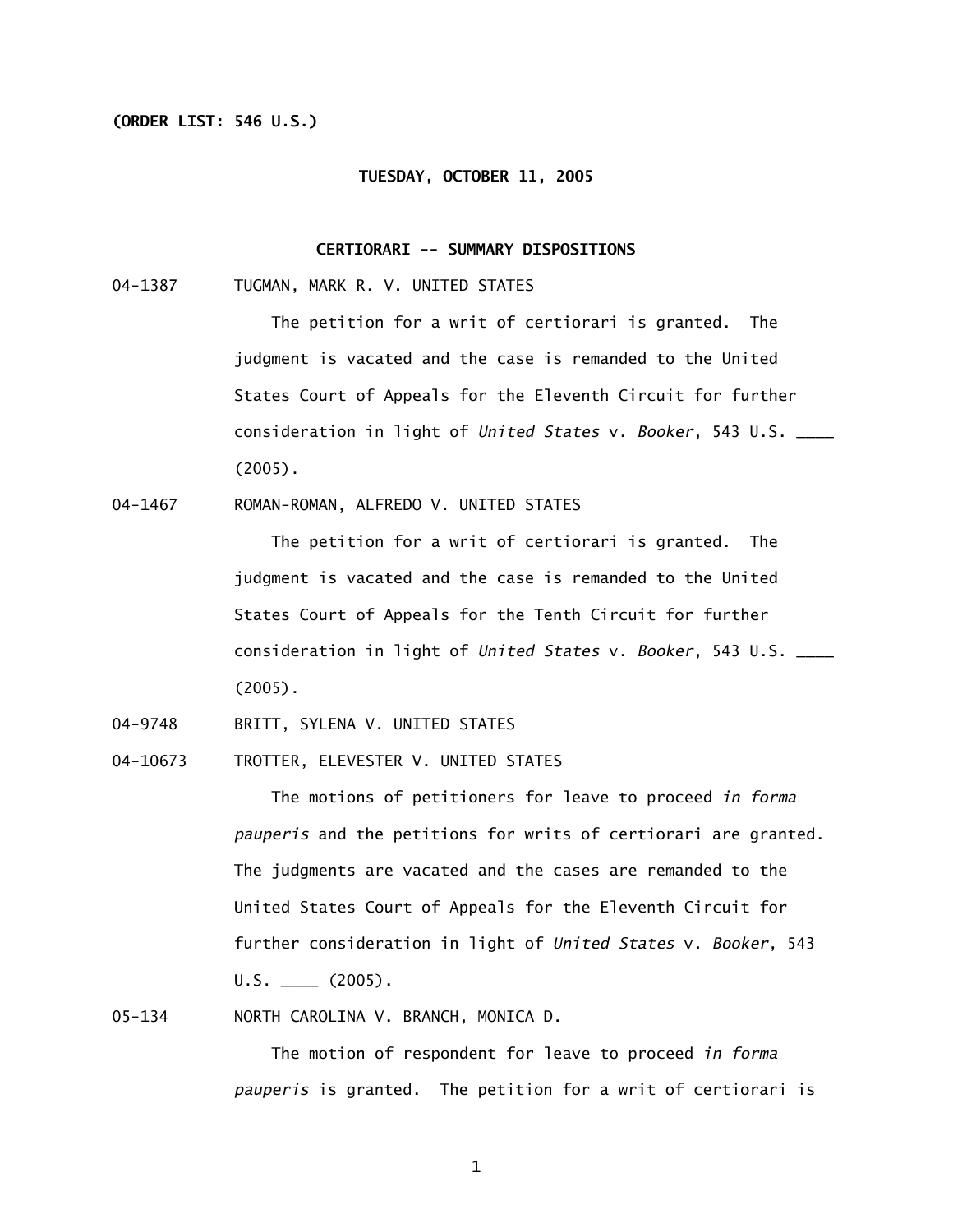granted. The judgment is vacated and the case is remanded to the Court of Appeals of North Carolina for further consideration in light of *Illinois* v. *Caballes*, 543 U.S. \_\_\_\_ (2005).

05-199 STACEY, RAYMOND V. HERMITAGE, PA, ET AL.

 The petition for a writ of certiorari is granted. The judgment is vacated and the case is remanded to the United States Court of Appeals for the Third Circuit for further consideration in light of *Exxon Mobil Corp*. v. *Saudi Basic Industries Corp*., 544 U.S. \_\_\_\_ (2005).

05-5218 MONCRIEF, SHIRLEY E. V. UNITED STATES

 The motion of petitioner for leave to proceed *in forma pauperis* and the petition for a writ of certiorari are granted. The judgment is vacated and the case is remanded to the United States Court of Appeals for the Eleventh Circuit for further consideration in light of *United States* v. *Booker*, 543 U.S. \_\_\_\_ (2005).

#### **ORDERS IN PENDING CASES**

- 05M16 FOOSE, CAROLYN V. BOOKER, ANTHONY, ET AL.
- 05M17 ATWELL, GEOFFREY W. V. DURAN, THOMAS V., ET AL.
- 05M18 DAVIES, AVON V. GREENOUGH, DR., ET AL.
- 05M19 COSTA, ANALIDIO V. STATE BAR OF CA, ET AL.
- 05M20 DAISY, JoANN V. USPS

 The motions to direct the Clerk to file petitions for writs of certiorari out of time are denied.

04-723 STEVEDORING SERVICES, ET AL. V. PRICE, AREL, ET AL.

 The motion of respondent Arel Price for attorney fees is denied without prejudice to filing in the United States Court of Appeals for the Ninth Circuit.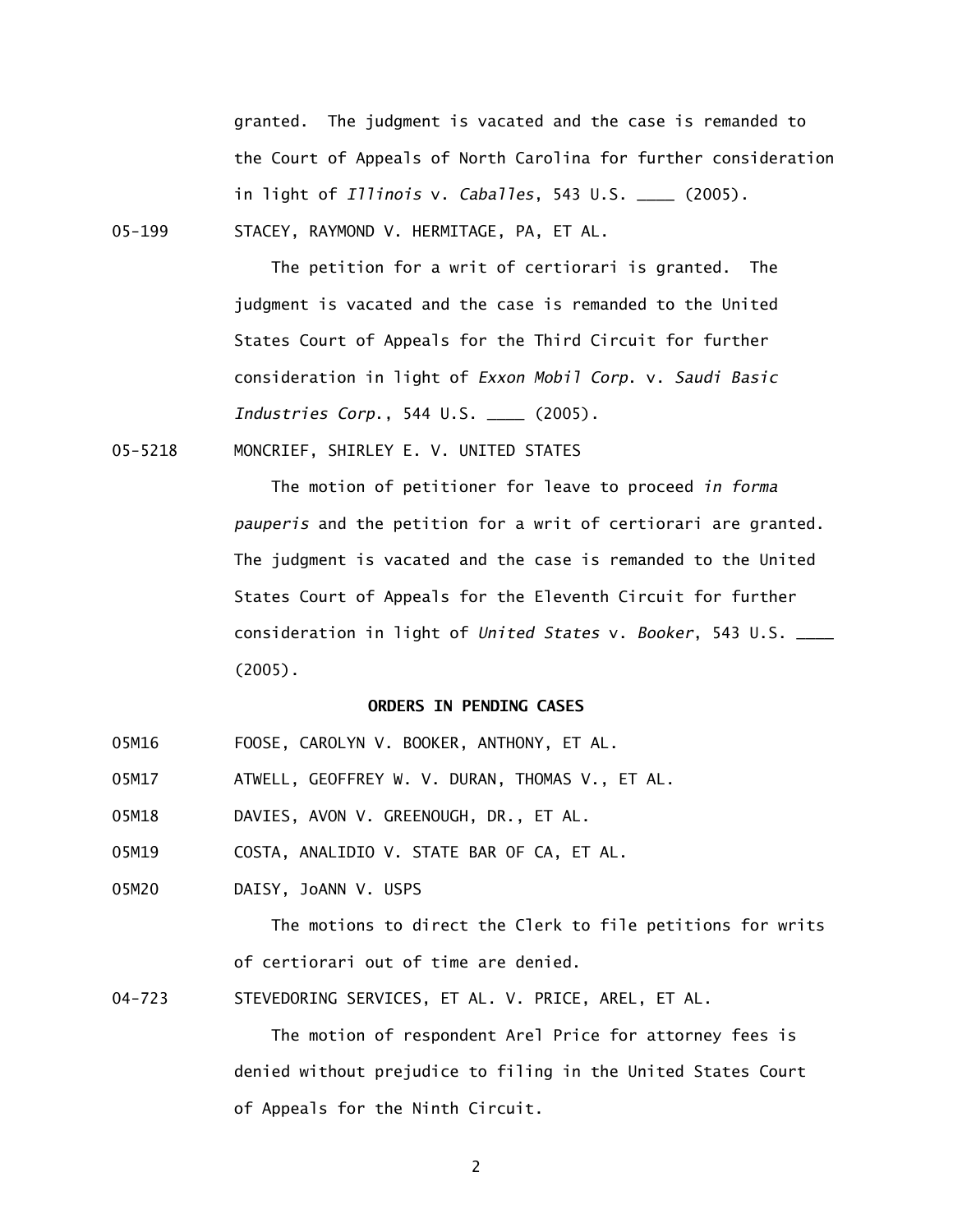04-805 TEXACO INC. V. DAGHER, FOUAD N., ET AL.

The motion of Chamber of Commerce of the United States, et al. for leave to file a brief as *amici curiae* is granted. The motion of American Bankers Association, et al. for leave to file a brief as *amici curiae* is granted. The motion of Northwest Ohio Physician Specialist Cooperative, LLC for leave to file a brief as *amicus curiae* is granted. The motion of Parker Hannifin Corporation for leave to file a brief as *amicus curiae*  is granted. The motion of Visa U.S.A. Inc., et al. for leave to file a brief as *amici curiae* is granted. The motion of American Petroleum Institute for leave to file a brief as *amicus curiae*  is granted. The motion of Washington Legal Foundation for leave to file a brief as *amicus curiae* is granted. The motion of Verizon Communications Inc. for leave to file a brief as *amicus curiae* is granted.

04-1067 GEORGIA V. RANDOLPH, SCOTT F.

 The motion of National Association of Criminal Defense Lawyers for leave to participate in oral argument as *amicus curiae* and for divided argument is denied.

- 04-1203 ) UNITED STATES V. GEORGIA, ET AL.
- $04 1236$  ) GOODMAN, TONY V. GEORGIA, ET AL.

The motion of the Solicitor General for leave to participate in oral argument as *amicus curiae* and for divided argument is granted.

- 04-1615 VINES, DWIGHT, ET AL. V. UNIV. OF LA AT MONROE, ET AL.
- 04-1657 CRUZ, JULIA V. BLUE CROSS AND BLUE SHIELD OF IL

 The Solicitor General is invited to file briefs in these cases expressing the views of the United States.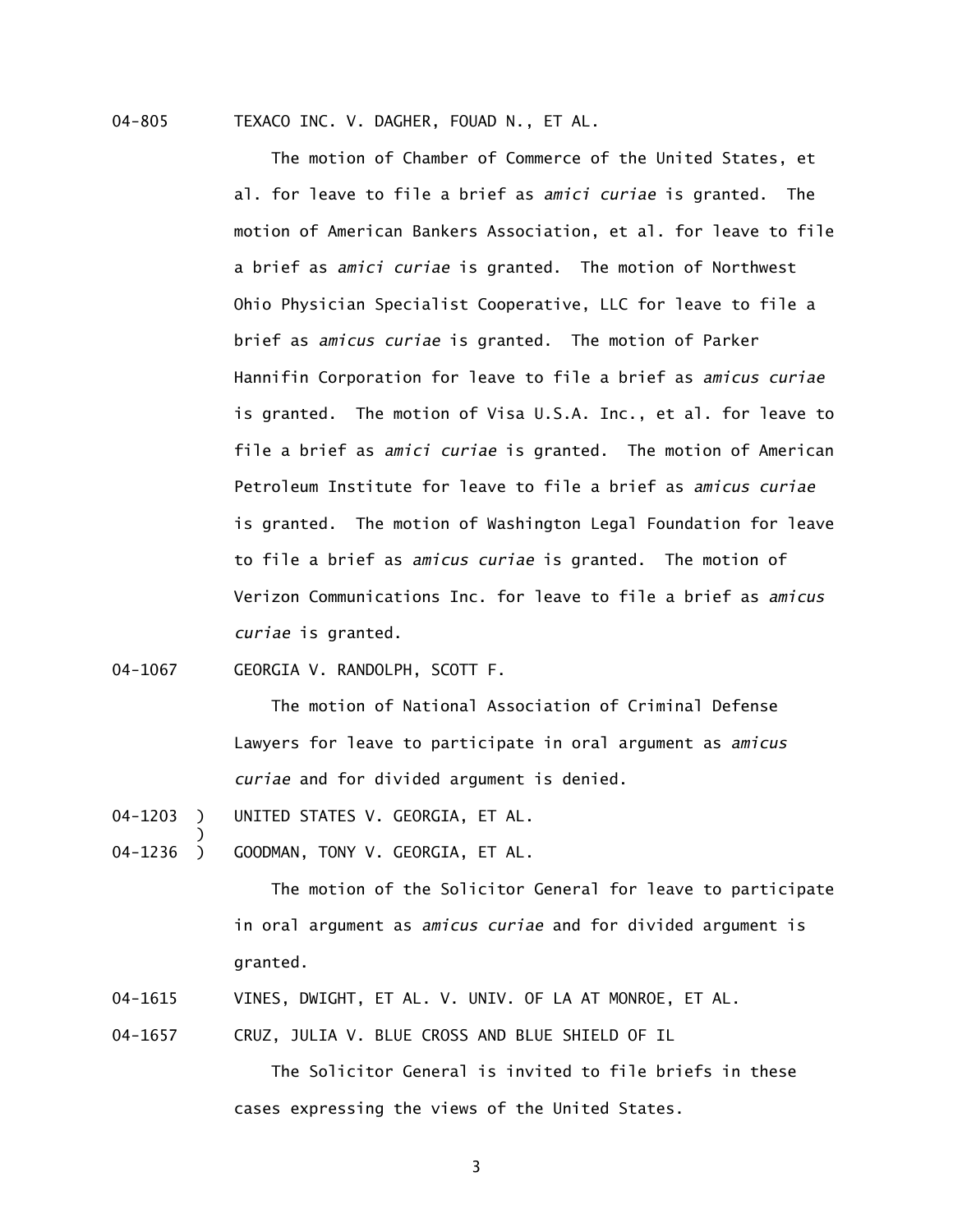04-8384 DYE, PAUL A. V. HOFBAUER, WARDEN

The motion of Prison Legal Services of Michigan, Inc. and Criminal Defense Attorneys of Michigan for leave to file a brief as *amici curiae* is granted.

05-18 ARLINGTON CENT. SCH. DIST. V. MURPHY, PEARL, ET VIR

05-200 EMPIRE HEALTHCHOICE ASSURANCE V. McVEIGH, DENISE F.

 The Solicitor General is invited to file briefs in these cases expressing the views of the United States.

# **CERTIORARI GRANTED**

04-1034 ) RAPANOS, JOHN A., ET AL. V. UNITED STATES

)

04-1384 ) CARABELL, JUNE, ET AL. V. ARMY CORPS OF ENGINEERS, ET AL.

The petitions for writs of certiorari are granted. The cases are consolidated and a total of one hour is allotted for oral argument.

04-1527 S.D. WARREN CO. V. ME BD. OF ENVTL. PROTECTION

 The petition for a writ of certiorari is granted limited to Question 1 presented by the petition.

04-1618 ZURICH INS. CO. V. CHATHAM COUNTY, GA

The petition for a writ of certiorari is granted.

## **CERTIORARI DENIED**

- 04-1552 FELLERS, JOHN J. V. UNITED STATES
- 04-1602 HAROLD LEVINSON ASSOC., ET AL. V. CHAO, SEC. OF LABOR
- 04-1617 MICHIGAN V. BOLDUC, JERRY J.
- 04-1655 LA STATE BD. OF ELEMENTARY ED. V. PACE, TRAVIS, ET AL.
- 04-1660 PERRY, MICHAEL J. V. TEXAS
- 04-1663 RUBBO, ANGELA V. UNITED STATES
- 04-1671 LOTT, WILLIAM B. V. EASTERN SHORE CHRISTIAN CTR.
- 04-1723 YUEN, HENRY C., ET AL. V. SEC, ET AL.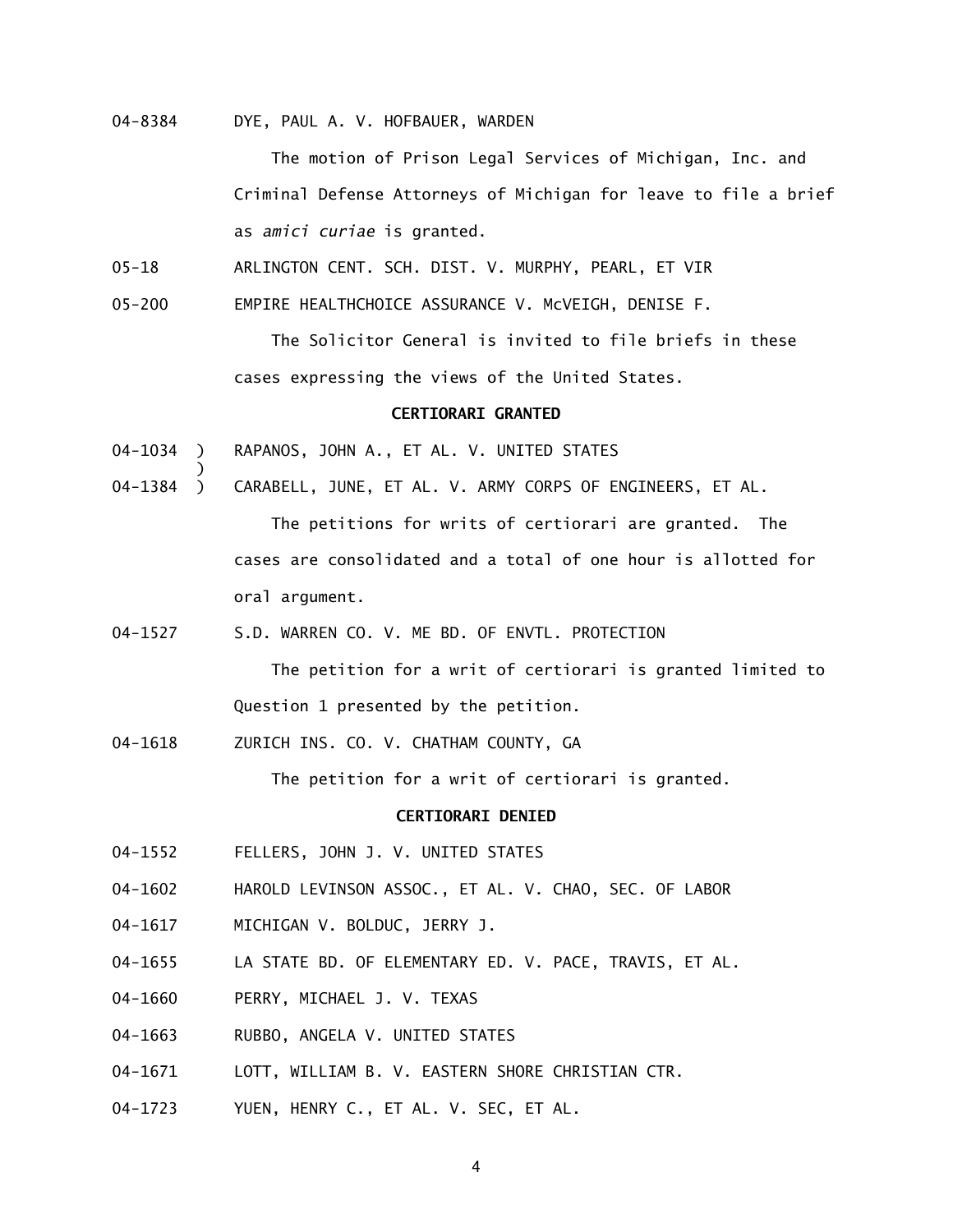- 04-1727 COHEN, RICHARD D. V. WORLD OMNI FINANCIAL CORP.
- 04-9100 OSIFE, DALE J. V. UNITED STATES
- 04-9334 ABRAHAM, NEVIA K. V. UNITED STATES
- 04-9409 TYTLER, THOMAS B. V. UNITED STATES
- 04-9926 CLARITT, TIMOTHY D. V. UNITED STATES
- 04-10095 SNOWDEN, TROY C. V. UNITED STATES
- 04-10210 MANDERS, JEFFERY W. V. UNITED STATES
- 04-10288 MOBIN, SHEIKH V. UNITED STATES
- 04-10339 DAIBO, BAWO V. UNITED STATES
- 04-10351 SPIELVOGEL, MICHAEL V. UNITED STATES
- 04-10421 STURGILL, CHARLIE V. UNITED STATES
- 04-10433 BUTLER, DAVID L. V. UNITED STATES
- 04-10465 CURTIS, GARLAND G. V. UNITED STATES
- 04-10500 WILLIAMS, STANLEY V. BROWN, WARDEN
- 04-10541 CHISHOLM, STEPHEN V. UNITED STATES
- 04-10657 SOLER, ALBERTO V. UNITED STATES
- 04-10747 ) MENELIO-VIVAS, LUIS V. UNITED STATES
- 05-5107 ) ESTUPINAN, ALEJANDRO, ET AL. V. UNITED STATES
- 05-1 McFARLAND, BARBARA, ET AL. V. CHEMINOVA, INC., ET AL.
- 05-2 LATHAM, MARY P. V. OFFICE OF THE ATT'Y GEN. OF OH
- 05-11 GEnCORP INC. V. OLIN CORP.

)

- 05-19 BERNBACK, MICHAEL V. GRECO, THOMAS
- 05-21 USX CORP., ET AL. V. BARNHART, COMM'R, SOCIAL SEC.
- 05-22 KNISLEY, M. R., ET AL. V. MEDTRONIC, INC.
- 05-23 MORALES, MICHAEL A. V. BROWN, WARDEN
- 05-24 LENTELL, JOHN K. V. MERRILL LYNCH & CO., ET AL.
- 05-27 WEBSTER, RICHARD V. UNITED AUTO WORKERS, ET AL.
- 05-39 GENERAL MOTORS CORP. V. FORD, DELMAS, ET AL.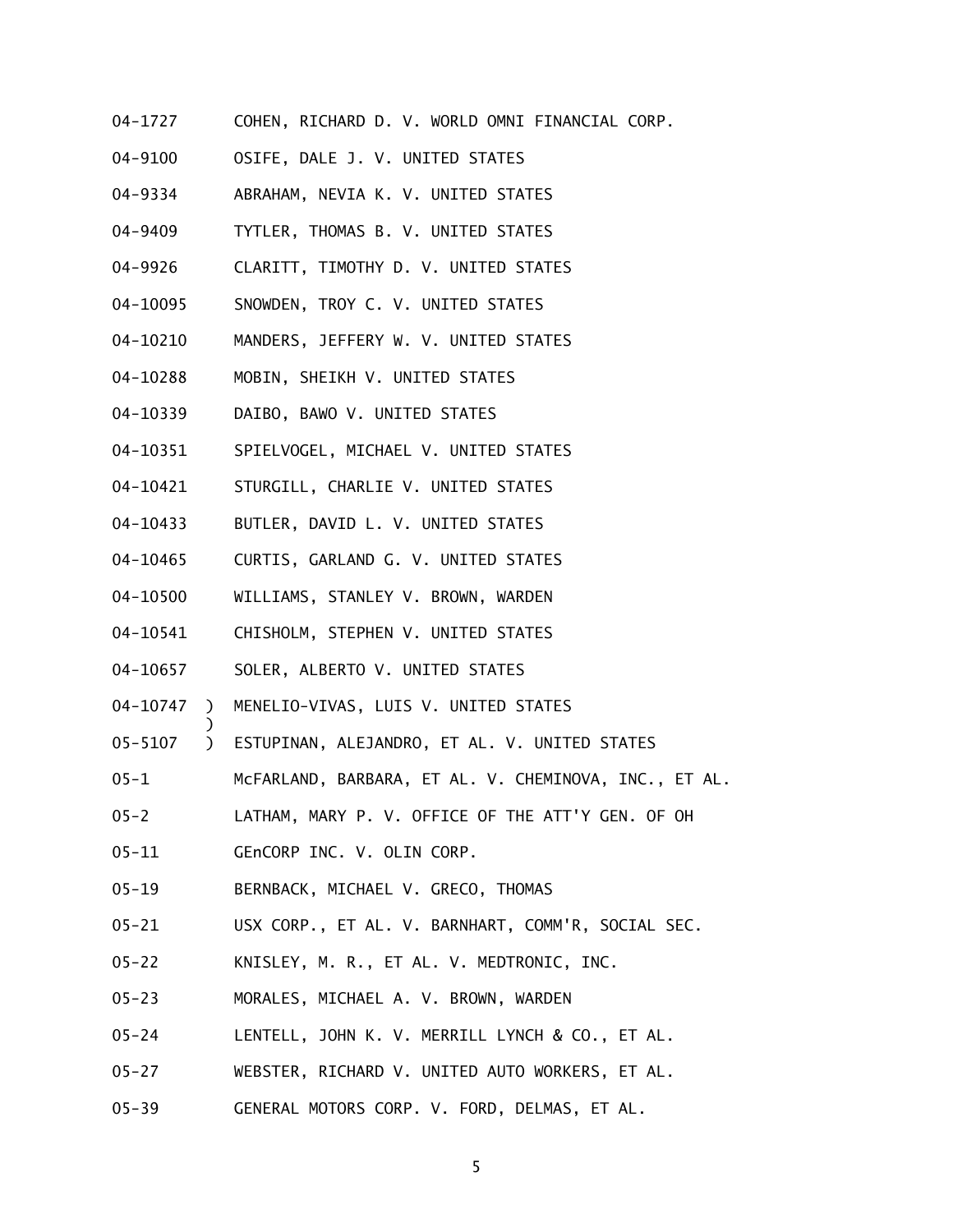- 05-42 PEOPLES, ROBIN L. V. UNITED STATES
- 05-43 CIANCI, VINCENT A. V. UNITED STATES
- 05-52 BFM LEASING CO., LLC, ET AL. V. PHILADELPHIA INDEMNITY INS. CO.
- 05-54 HAYS, JON R. V. UNITED STATES
- 05-55 HAMILTON CTY. DEPT. OF EDUCATION V. DEAL, MAUREEN, ET AL.
- 05-96 ) SMIT, COMM'R, VA DMV V. YAMAHA MOTOR CORP., U.S.A.
- 05-186 ) JIM'S MOTORCYCLE, INC. V. SMIT, COMM'R, VA DMV
- 05-141 MARTIN, JAMES L. V. USCA 8

)

)

- 05-155 SAUDI BASIC INDUSTRIES V. MOBIL YANBU PETROCHEMICAL
- 05-156 O.S.C. CO. V. ZYMBLOSKY, EDWARD, ET AL.
- 05-157 O.S.C. CO. V. ZYMBLOSKY, EDWARD, ET AL.
- 05-159 NOVAK, KATHLEEN I. V. ESTATE OF FRANKIE NOVAK
- 05-163 MEMORIAL-HERMANN HEALTHCARE V. ETHRIDGE, BEN, ET AL.
- 05-168 ) BRIDGESTONE/FIRESTONE V. MONROE EMPLOYEES RETIREMENT SYS.
- 05-170 ) BRIDGESTONE CO. V. MONROE EMPLOYEES RETIREMENT SYS.
- 05-169 ROBINSON, GERALD V. FORD-ROBINSON, KAREN
- 05-171 AEGIS SEC. INS. CO. V. CALIFORNIA
- 05-172 BOUTON, DONALD M. V. FARRELLY, GOV. OF VI, ET AL.
- 05-173 FIRST FINANCIAL VENTURES V. BANK ONE
- 05-174 KYE, BONG S., ET AL. V. LEE, CHANG W.
- 05-175 PALMIERI, PAUL V. LYNCH, PAMELA, ET AL.
- 05-177 DORN, WILLIAM R., ET AL. V. GMC, ET AL.
- 05-179 MOMPONGO, BOKOLE E. V. GONZALES, ATT'Y GEN.
- 05-180 CASTRO-RIVERA, EZEQUIEL, ET AL. V. FAGUNDO, FERNANDO, ET AL.
- 05-189 ORNDORF, JACOB M. V. PAUL REVERE LIFE INS. CO.
- 05-192 JOHNSON, BARBARA C. V. BOARD OF BAR OVERSEERS OF MA
- 05-193 JENSEN, REGINALD L. V. PRUDENTIAL FINANCIAL, ET AL.
- 05-194 OVERLAND, MARK E., ET AL. V. LOS ANGELES COUNTY, CA, ET AL.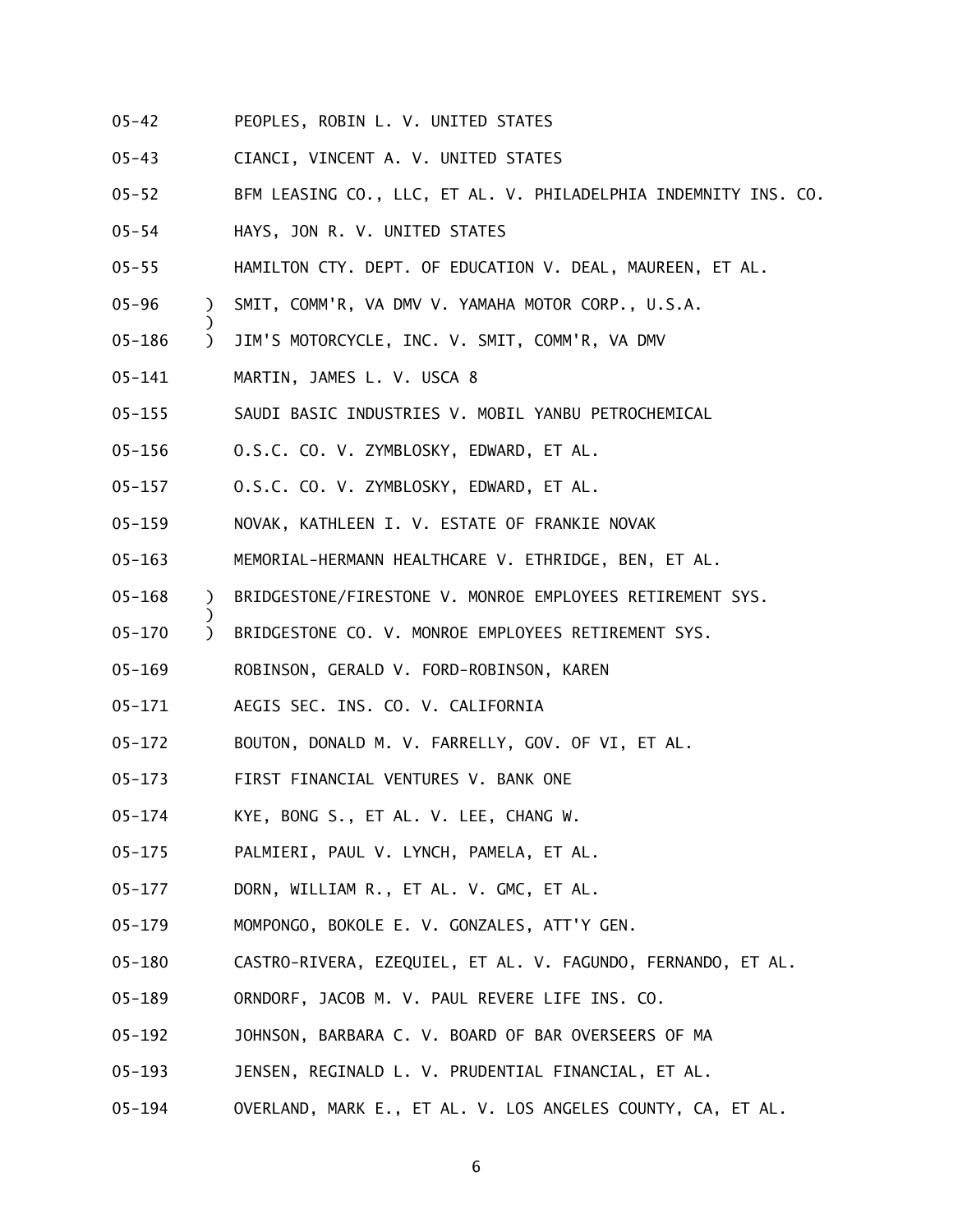- 05-195 SIMPSON, CYNTHIA V. CHESTERFIELD COUNTY BOARD
- 05-201 BURKLOW, JIM, ET AL. V. BASKIN-ROBBINS USA, CO., ET AL.
- 05-202 KEAN, HARRY T. V. FOX TELEVISION STATIONS, ET AL.
- 05-211 STETLER, LINDA, ET VIR V. SRN ENTERPRISES, INC.
- 05-213 HATCHER, WILLIAM E. V. PEED, JUDGE, ETC.
- 05-217 DJM, LIMITED V. ISLAND YACHTING MANAGEMENT, INC.
- 05-218 DRETKE, DIR., TX DCJ V. COLEMAN, TONY R.
- 05-220 BRUCE, DAVID, ET AL. V. HEFFELFINGER, US ATT'Y
- 05-221 JUPITER, JEAN-RONY V. GONZALES, ATT'Y GEN.
- 05-228 UDARBE, NOEL U. V. GONZALES, ATT'Y GEN.
- 05-231 KULESA, CRAIG V. SMALL, GREGORY F., ET UX.
- 05-233 CAMPBELL, JANET V. REGENTS OF THE UNIV. OF CA
- 05-239 HEALThPATH OF MERCER COUNTY V. AETNA, INC., ET AL.
- 05-240 FISHER, MICHAEL V. TEXAS
- 05-241 BANKOLE, PRECIOUS V. INS

)

)

- 05-242 BURLINGTON NORTHERN R. CO., ETC. V. USDC MT
- 05-283 HOPKINS, BERNARD V. DiBELLA, LOU
- 05-285 ) LALANI, WENDY V. UNITED STATES
- 05-317 ) DHANANI, SHIRAZ V. UNITED STATES
- 05-330 ) LALANI, AMZAD V. UNITED STATES
- 05-303 JONES, JANET V. PENNSYLVANIA
- 05-307 PENNY, JONATHAN V. UNITED STATES
- 05-320 HAMRIC, RICHARD P. V. UNITED STATES
- 05-329 MILLER, MICHAEL L. V. UNITED STATES
- 05-334 PRATCHARD, JOSHUA J. V. UNITED STATES
- 05-5100 KEMP, TERRY L. V. UNITED STATES
- 05-5114 WAIDLA, TAUNO V. CALIFORNIA
- 05-5183 SMITH, JEFFREY, ET AL. V. UNITED STATES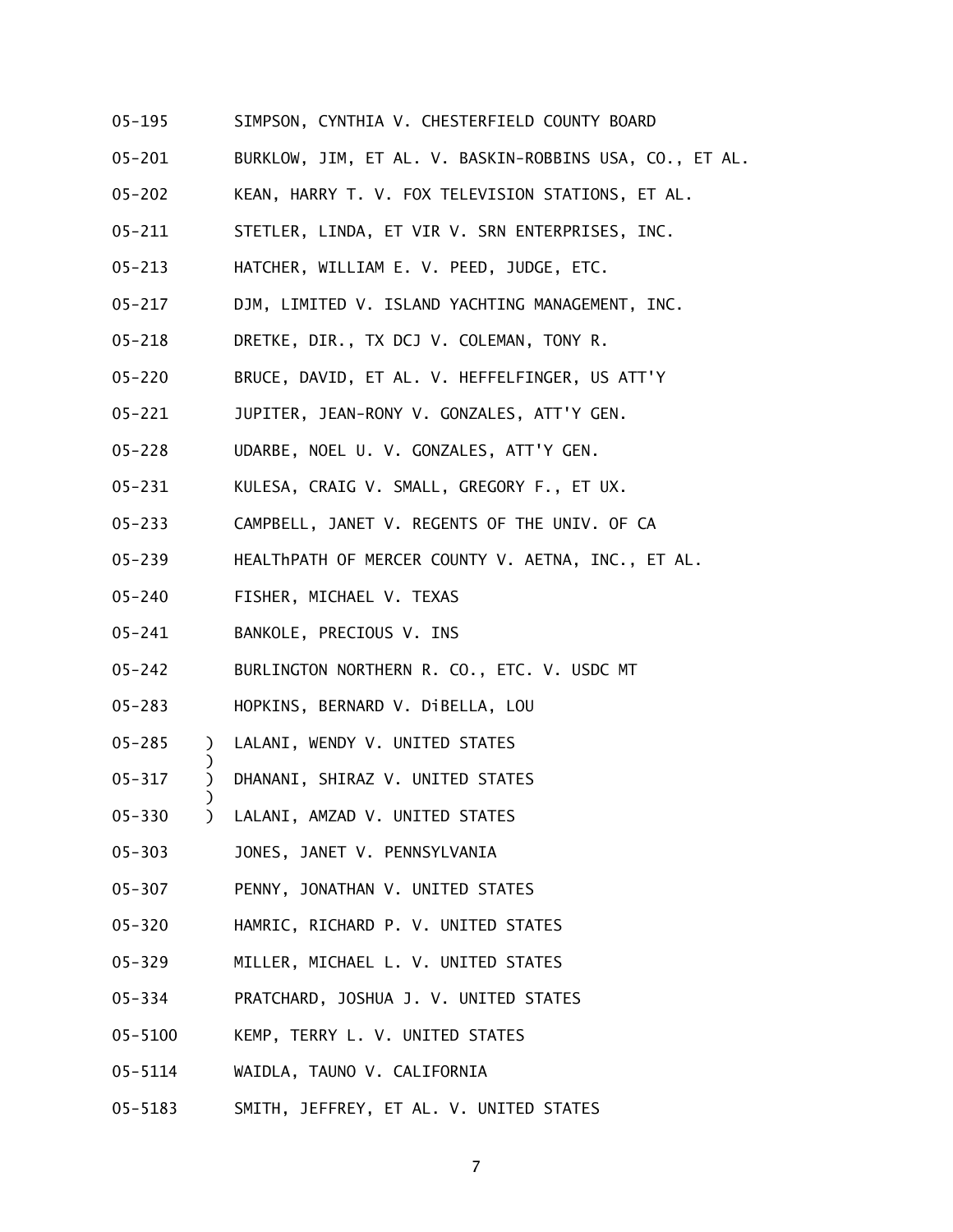- 05-5199 BIEGHLER, MARVIN V. McBRIDE, SUPT., MAXIMUM CONTROL
- 05-5200 DIVERS, JAMES E. V. LOUISIANA
- 05-5221 ROSS, MARVIN E. V. UNITED STATES
- 05-5225 DENNIS, WILLIE H. V. UNITED STATES
- 05-5255 THOMPSON, EARL V. UNITED STATES
- 05-5266 WHITE, MELVIN W. V. DRETKE, DIR., TX CJ
- 05-5270 TOLAMA-SANTIZO, IVAN V. UNITED STATES
- 05-5279 JOHNSON, BERNARD V. UNITED STATES
- 05-5311 VENEGAS-CASTREJON, ERICK V. UNITED STATES
- 05-5321 DAY, TIMOTHY A. V. UNITED STATES
- 05-5370 TOROGUET-CERVANTES, NANCY V. UNITED STATES
- 05-5467 DUNCAN, MARCO D. V. UNITED STATES
- 05-5554 THACKER, STEVEN R. V. TENNESSEE
- 05-5555 JAMES, MICHAEL A. V. LEWIS, WARDEN
- 05-5558 SENN, GARY M. V. UNITED STATES
- 05-5560 ASHWORTH, BRYAN V. ADDISON, WARDEN
- 05-5563 TAFARI, INJAH E. V. GILMORE, JEROME, ET AL.
- 05-5566 CRUTCHER, ANTHONY V. RYAN, ACTING WARDEN
- 05-5567 DICKSON, BERTRAND V. ADAMS, WARDEN
- 05-5570 PEGRAM, ROGER D. V. AULT, WARDEN
- 05-5573 MAHDI, ABUWI V. MCI-WORLDCOM, ET AL.
- 05-5574 MACIAS, JOSE C. V. DRETKE, DIR., TX DCJ
- 05-5575 LEWIS, MARCUS V. SMITH, MIKE, ET AL.
- 05-5576 KOKO, MELBOURN V. FLORIDA
- 05-5577 PORTER, CHARLES D. V. CASON, WARDEN
- 05-5578 McGHEE, VOLNEY V. ILLINOIS
- 05-5583 ROWE, CLAUDE V. DeKALB CRISIS CENTER, ET AL.
- 05-5584 SABREE, G. SAIF V. MA PAROLE BOARD, ET AL.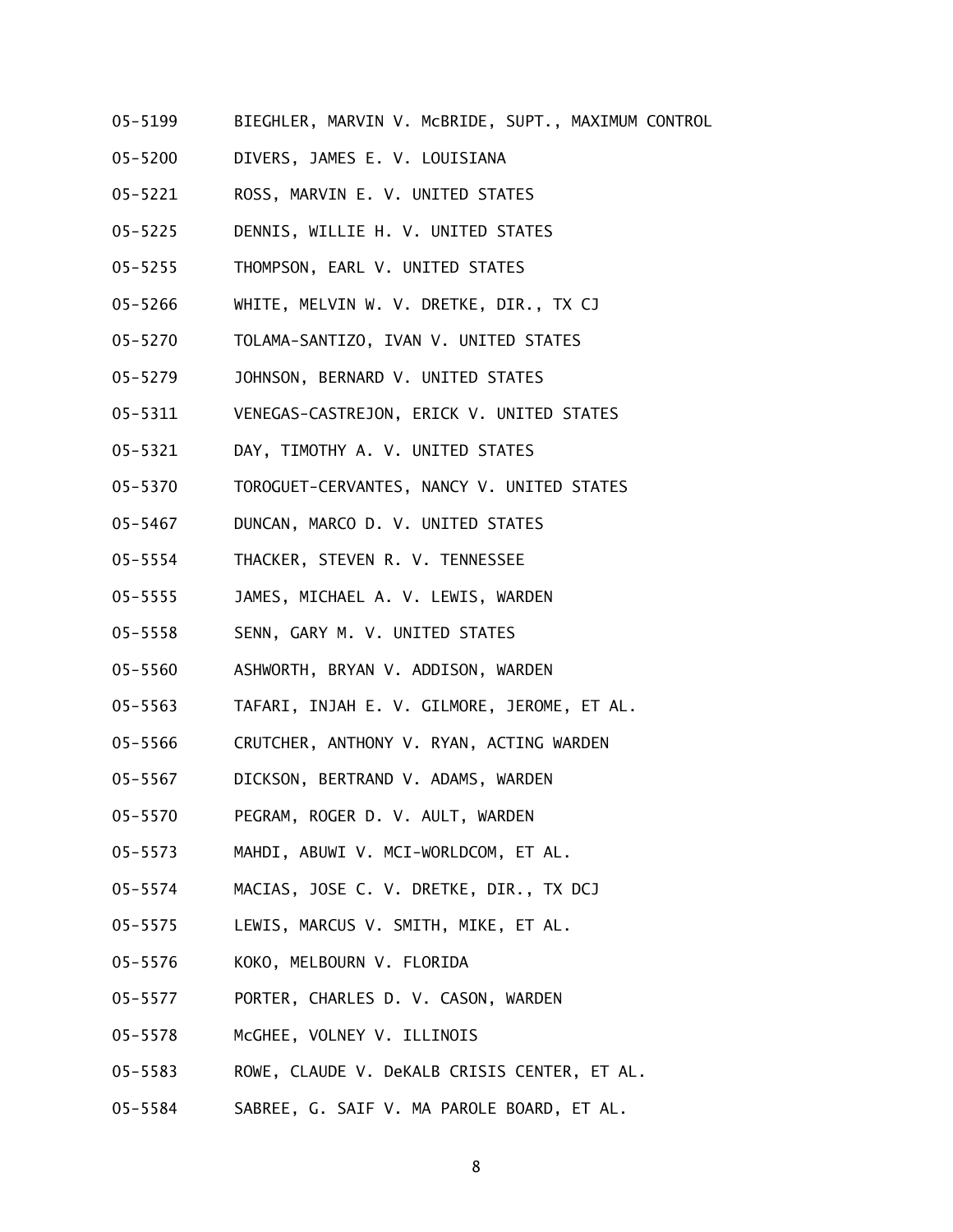- 05-5589 ROBINSON, ANTHONY V. FOLINO, SUPT., GREENE
- 05-5593 DAVIS, MARVIN B. V. WERHOLTZ, SEC., KS DOC
- 05-5594 CLARK, MICHAEL S. V. RYAN, ACTING WARDEN
- 05-5596 DOVE, ANTHONY V. BOYETTE, CORR. ADM'R I, NASH
- 05-5597 DOWNES, WILLIAM D. V. CARROLL, WARDEN, ET AL.
- 05-5602 ADAWAY, DARRICK T. V. FLORIDA
- 05-5607 BURKETT, DELBERT L. V. TEXAS
- 05-5610 BRADFORD, RAYMOND A. V. AYERS, WARDEN
- 05-5613 MELENDEZ, MARLON V. McGRATH, WARDEN
- 05-5616 SUMBRY, LARRIANTE V. DAVIS, SUPT., IN
- 05-5620 VALCHAR, JOHNNY R. V. TX BD. OF PARDONS AND PAROLES
- 05-5621 TOUSSAINT, PATRICK V. KLEM, SUPT., MAHANOY, ET AL.
- 05-5629 DAVIS, HARRY W. V. UNITED STATES
- 05-5632 BURDETTE, JOHN V. RUSHTON, WARDEN, ET AL.
- 05-5633 BILBREY, EMMA J. V. DOUGLAS, WARDEN
- 05-5639 HARRISON, BOBBY V. KEMNA, SUPT., CROSSROADS, ET AL.
- 05-5640 FIGUEROA, MIGUEL V. ZON, SUPT., WENDE
- 05-5644 LAY, THOMAS M. V. MAZER-HART, STANLEY
- 05-5649 DAUGHERTY, RICKY J. V. MISSOURI
- 05-5651 ALLEN, GENE A. V. DISTRICT COURT OF NV, ET AL.
- 05-5656 GUZMAN, FRANK T. V. DUKE, WARDEN
- 05-5658 SERVIN, JOSE D. V. HARRISON, WARDEN
- 05-5662 SYLVESTER, JAMIE V. McKEE, WARDEN
- 05-5664 MANDILE, RICHARD A. V. UNITED STATES
- 05-5667 TODD, JAMES E. V. CROSBY, SEC., FL DOC, ET AL.
- 05-5668 POWELL, ROSE C. V. KELLER, TONY A., ET AL.
- 05-5671 QUINTON, LAWRENCE G. V. DRETKE, DIR., TX DCJ
- 05-5672 GOLDMAN, JACKIE V. FAIRBANKS CAPITAL CORP., ET AL.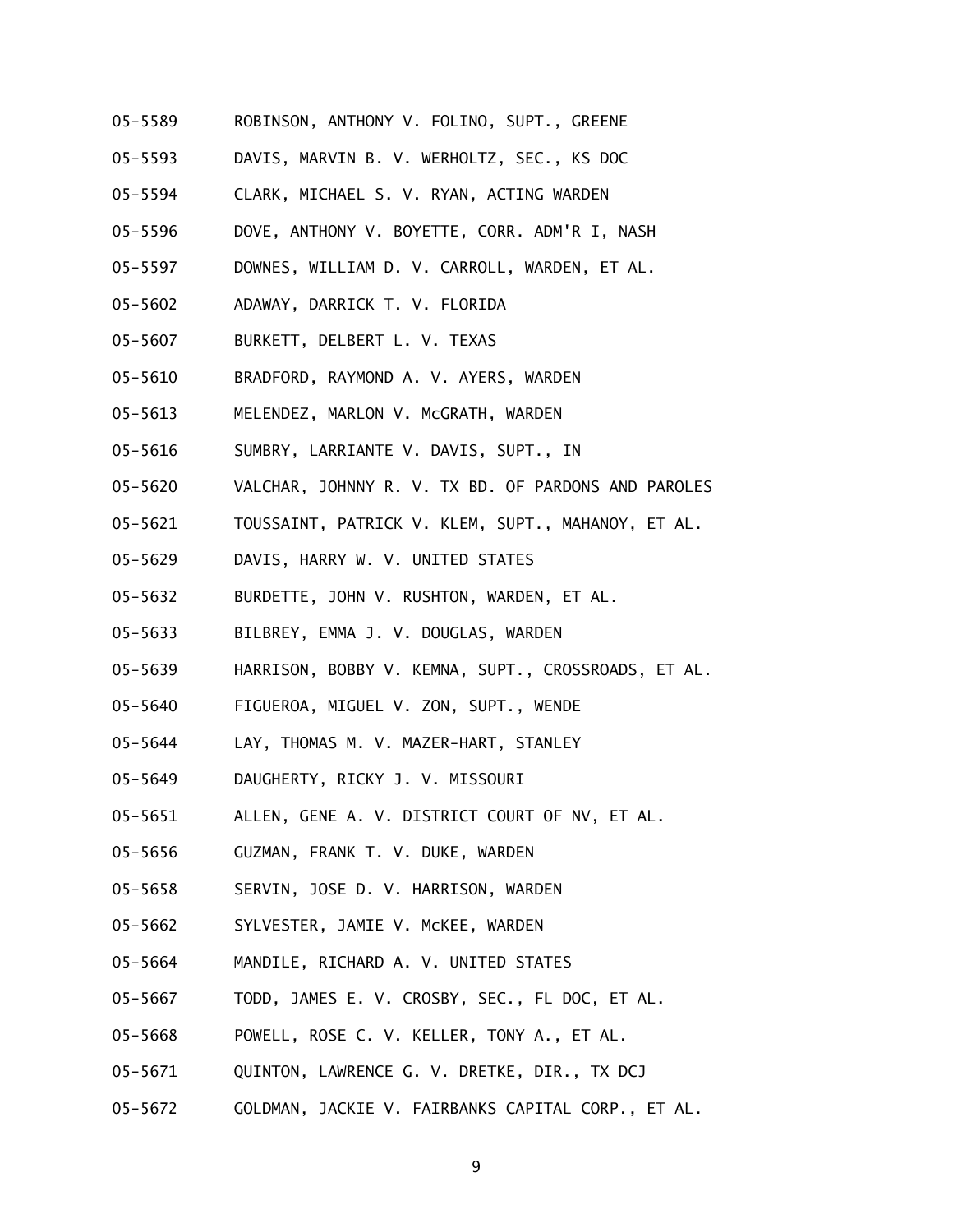- 05-5674 INGRAHAM, HANRI R. V. UNITED STATES
- 05-5675 SANDIFER, ERIC T. V. LEWIS, WARDEN
- 05-5676 NEWMAN, ROBERT L. V. UCHTMAN, WARDEN
- 05-5678 RUTHERFORD, GERALD R. V. UNITED STATES
- 05-5682 DUARTE-BENITEZ, CONSTANTINO V. UNITED STATES
- 05-5688 WELKER, CHARLES V. RUSSO, JUDGE, ETC.
- 05-5690 RILEY, BILLY R. V. SANDOVAL, BRIAN, ET AL.
- 05-5692 MEADOR, DAVID L. V. SWEATT, WARDEN
- 05-5693 MOHAMMED-BLAIZE, OLABIYI V. INS, ET AL.
- 05-5695 OLIVER, ROBBIN I. V. OKLAHOMA, ET AL.
- 05-5696 BURGESS, RAYMOND V. SCOFIELD, WARDEN
- 05-5698 BENNETT, GERALD E. V. UNITED STATES
- 05-5699 BUSH, HORACE V. UNITED STATES
- 05-5700 BIROTTE, RODRIGUE V. GONZALES, ATT'Y GEN.
- 05-5701 SVEUM, MICHAEL A. V. SMITH, WARDEN
- 05-5714 DOCKERY, GARRY L. V. UNITED STATES
- 05-5715 COOPER-SMITH, MICHAEL T. V. BELLEQUE, SUPT., OR
- 05-5716 CARCHIDI, ANTHONY P. V. KENMORE DEVELOPMENT
- 05-5717 CORDOVA, ARTHUR D. V. MUELLER, WARDEN
- 05-5718 CENSKE, THOMAS A. V. MARQUETTE COUNTY JAIL
- 05-5719 B. L. V. FRANKLIN CTY. CHILDREN SERVICES
- 05-5728 McDONALD, EMMA W. V. BELISOUTH TELECOMMS. INC.
- 05-5729 POLITE, LILLIE, ET AL. V. UNITED STATES
- 05-5730 LYLES, RONNIE M. V. MILLER, WARDEN
- 05-5732 MATTHEWS, FELTON V. CLARK COUNTY, NV, ET AL.
- 05-5733 RATSAVONGSY, DAOLEAUNG V. CADEN, WARDEN
- 05-5737 ROSEBERRY, HOMER R. V. ARIZONA
- 05-5741 SCRUGGS, ROBERT S. V. PALMER, JEFF, ET AL.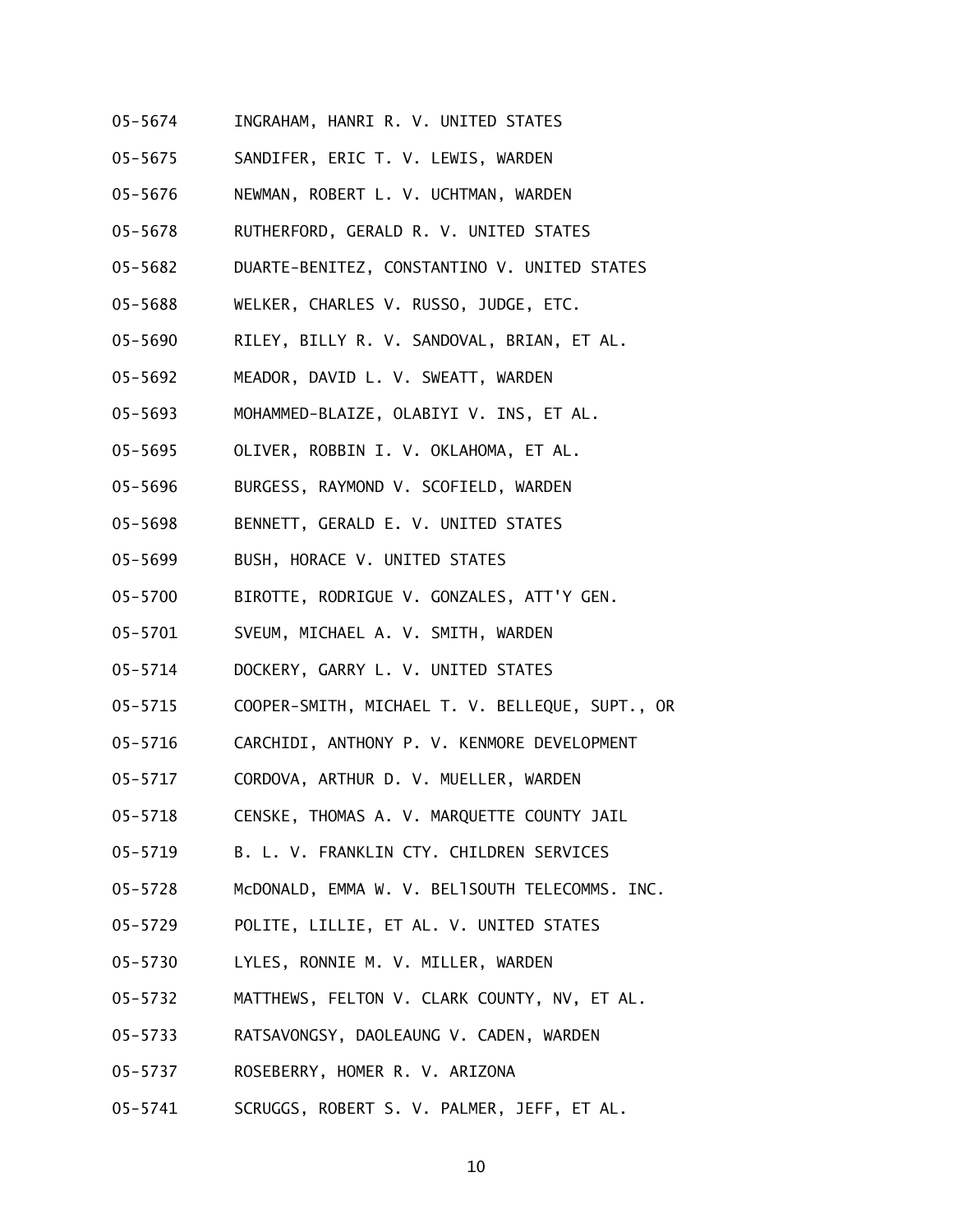- 05-5742 WALKER, LeVAUGHN G. V. CARROLL, WARDEN, ET AL.
- 05-5745 DAVIS, DONALD L. V. GEORGIA
- 05-5746 BLOUNT, NATHAN V. DRETKE, DIR., TX DCJ
- 05-5747 ABEYTA, DENNIS V. CALIFORNIA
- 05-5749 BOATSWAIN, HOLLIS V. GONZALES, ATT'Y GEN.
- 05-5755 SMITH, GREGORY V. CALIFORNIA
- 05-5756 SKIPWORTH, MICHAEL V. COYNE, JUDGE, ETC.
- 05-5757 SHIPMAN, RICHARD V. SMITH, WARDEN
- 05-5761 HUDSON, JOHN A. V. WARD, DIR., OK DOC, ET AL.
- 05-5763 HARPER, DALE V. GAMBLE, JAMES, ET AL.
- 05-5775 PADILLA, VICTOR V. UNITED STATES
- 05-5776 CHARLES-SANCHEZ, MERVIN J. V. UNITED STATES
- 05-5777 LYTLE, JENNIFER L. V. UNITED STATES
- 05-5778 MASTERS, JEFFREY J. V. UNITED STATES
- 05-5785 BONGA, JEFFREY L. V. RENICO, WARDEN
- 05-5788 LOPERA, JAVIER V. UNITED STATES
- 05-5789 SMITH, SCOTT V. KENTUCKY
- 05-5792 ELKO, JEFFREY V. SUSTER, JUDGE, ETC.
- 05-5797 LAWHON, ALBERT H. V. FLORIDA
- 05-5805 PITTS, ELDORADO V. SCRIBNER, WARDEN
- 05-5817 MAHADEVAN, RAVINDRAN V. GONZALES, ATT'Y GEN.
- 05-5818 LE, DUYET H. V. BELLEQUE, SUPT., OR
- 05-5821 PROSHA, LEROY T. V. VIRGINIA
- 05-5826 PARNELL, KENNETH W. V. WALL, DEBRA A., ET AL.
- 05-5828 JOHNSON, WARREN L. V. WARREN, WARDEN
- 05-5835 WOOD, JAMES A. V. FLORIDA
- 05-5858 GALES, ARTHUE L. V. NEBRASKA
- 05-5860 CORONEL, PAUL K. V. HAWAII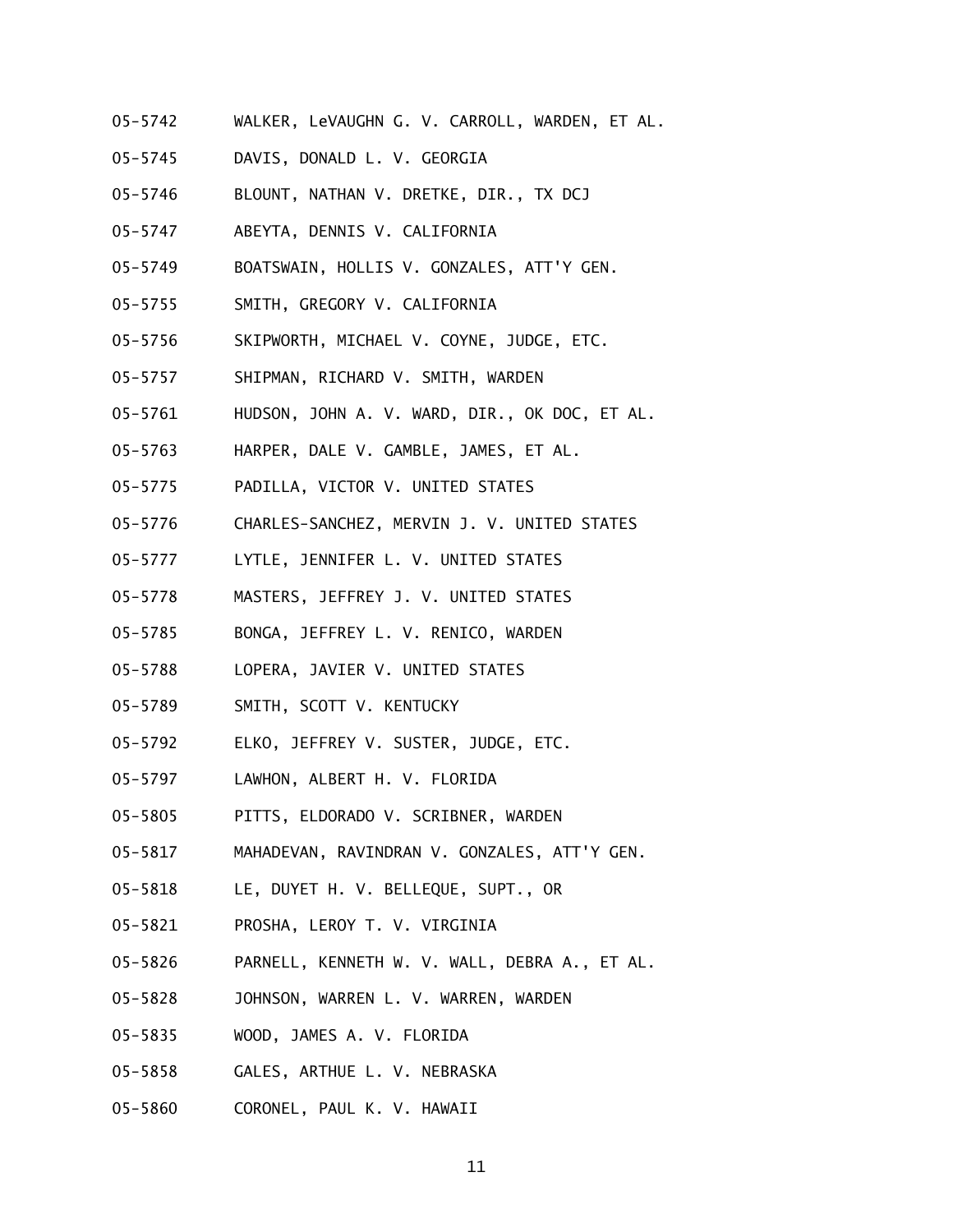- 05-5866 AL-HAKIM, MARZUQ V. DOSS, C. L., ET AL.
- 05-5873 MORALES, MARY A. V. McKESSON HEALTH SOLUTIONS, LLC
- 05-5875 ZULUAGA, LUIS V. MASSACHUSETTS
- 05-5876 BRANCH, MONICA D. V. NORTH CAROLINA
- 05-5883 JONES, EUGENE K. V. STEWART, VICTOR, ET AL.
- 05-5890 HOUSER, KEVIN G. V. McDANIEL, WARDEN, ET AL.
- 05-5898 LOGAN, HIAWATHA V. COLUMBIA AK REGIONAL HOSPITAL
- 05-5904 WELCH, VAN P. V. JOHNSON, DIR., VA DOC
- 05-5907 ABDELHAQ, YASSER V. WEST VIRGINIA
- 05-5914 BOLDT, ERNA E. N. V. BARNHART, COMM'R, SOCIAL SEC.
- 05-5926 JONES, GARY S. V. ORTIZ, EXEC. DIR., CO DOC
- 05-5931 MARTIN, VISTON S. V. VIRGINIA
- 05-5983 PREVO, CLARA L. V. FDIC, ET AL.
- 05-6002 BROWN, RONALD V. ILLINOIS
- 05-6003 WAGNER, MICHAEL L. V. WAINSTEIN, KENNETH
- 05-6007 GREENE, TRAVERS A. V. McDANIEL, WARDEN, ET AL.
- 05-6028 MARTIN, MICHAEL L. V. MAcFARLAND, ADM'R, SOUTH WOODS
- 05-6031 HIGINIA, ROY V. NEW JERSEY
- 05-6037 KRONCKE, ROBERT E. V. PHOENIX, AZ, ET AL.
- 05-6040 McGEE, JEFFREY V. TERRY, WARDEN
- 05-6047 CAPERS, AUGUSTUS T. V. H & R BLOCK FINANCIAL ADVISORS
- 05-6049 FECK, WILLIAM G. V. COLORADO
- 05-6062 METZENBAUM, TERRY S. V. EEOC
- 05-6064 COPLEY, CRAIG O. V. USDC ED NC
- 05-6070 GOSSETT, BENJAMIN S. V. BARNHART, COMM'R, SOCIAL SEC.
- 05-6074 HOLBROOK, JAMES P. V. YAMAMOTO FB ENGINEERING
- 05-6086 MOSLEY, CHARLES V. UNITED STATES
- 05-6111 ADAMS, ARTHUR V. UNITED STATES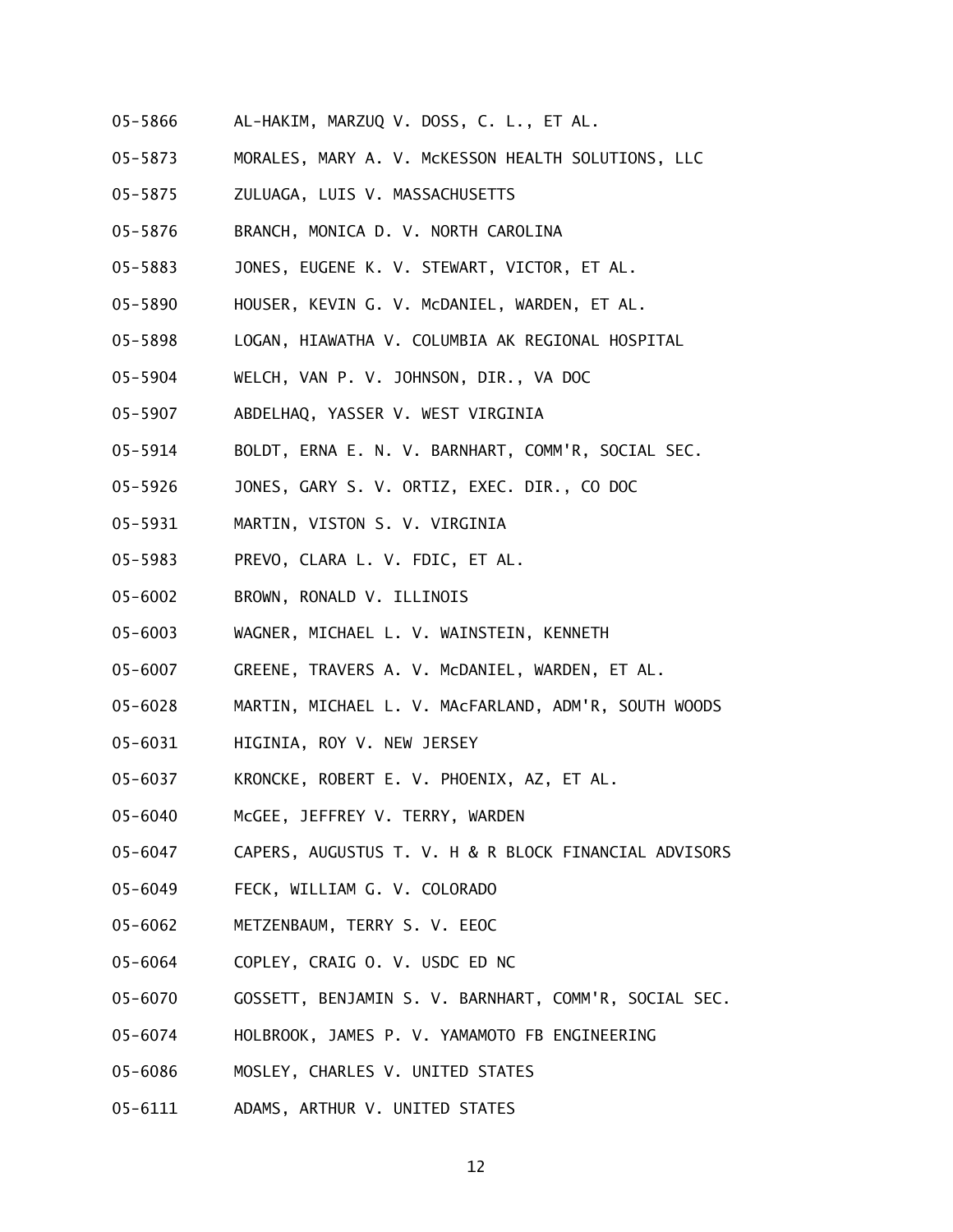- 05-6120 MADERA-SANCHEZ, LUIS A. V. UNITED STATES
- 05-6121 JACOBS, NATHAN E. V. MICHIGAN, ET AL.
- 05-6124 WYATT, JOEL A., ET AL. V. UNITED STATES
- 05-6133 PEREZ-SERANO, JOSE L. V. UNITED STATES
- 05-6145 SMILEY, KEITH V. UNITED STATES
- 05-6146 SANTIAGO-LUGO, ISRAEL V. UNITED STATES
- 05-6148 JOSEPH, PATRICK V. UNITED STATES
- 05-6150 MILTON, WILLIE C. V. UNITED STATES
- 05-6151 NELSON, AL-SHERIES V. UNITED STATES
- 05-6152 JOLLY, CHRISTOPHER V. UNITED STATES
- 05-6155 CRISPIN, JUAN V. UNITED STATES
- 05-6158 GILFORD, QUINCY V. V. UNITED STATES
- 05-6160 GARCIA-COVARRUBIAS, MIGUEL V. UNITED STATES
- 05-6162 CRAVEN, KEVIN L. V. UNITED STATES
- 05-6163 SEQUIN, DAVID M. V. UNITED STATES
- 05-6169 SALINAS-CAPISTRAN, ISRAEL V. UNITED STATES
- 05-6170 RAMIREZ-PEREZ, RODOLFO V. UNITED STATES
- 05-6171 SANCHEZ-ANDRADE, ANTONIO V. UNITED STATES
- 05-6172 SAWYERS, TYRICE L. V. UNITED STATES
- 05-6173 MARCUSSEN, DENNIS V. UNITED STATES
- 05-6176 COLON-COLON, VICTOR M. V. UNITED STATES
- 05-6177 DREWRY, RICHARD W. V. UNITED STATES
- 05-6178 CAMACHO-IBARQUEN, ELVIS F. V. UNITED STATES
- 05-6179 DILKS, RUEBEN V. UNITED STATES
- 05-6183 PETRO, RANDY V. UNITED STATES
- 05-6191 JOHNSON, WILLIAM R. V. UNITED STATES
- 05-6193 ZION, OMAR L. V. UNITED STATES
- 05-6195 TYLER, EDDIE R. V. UNITED STATES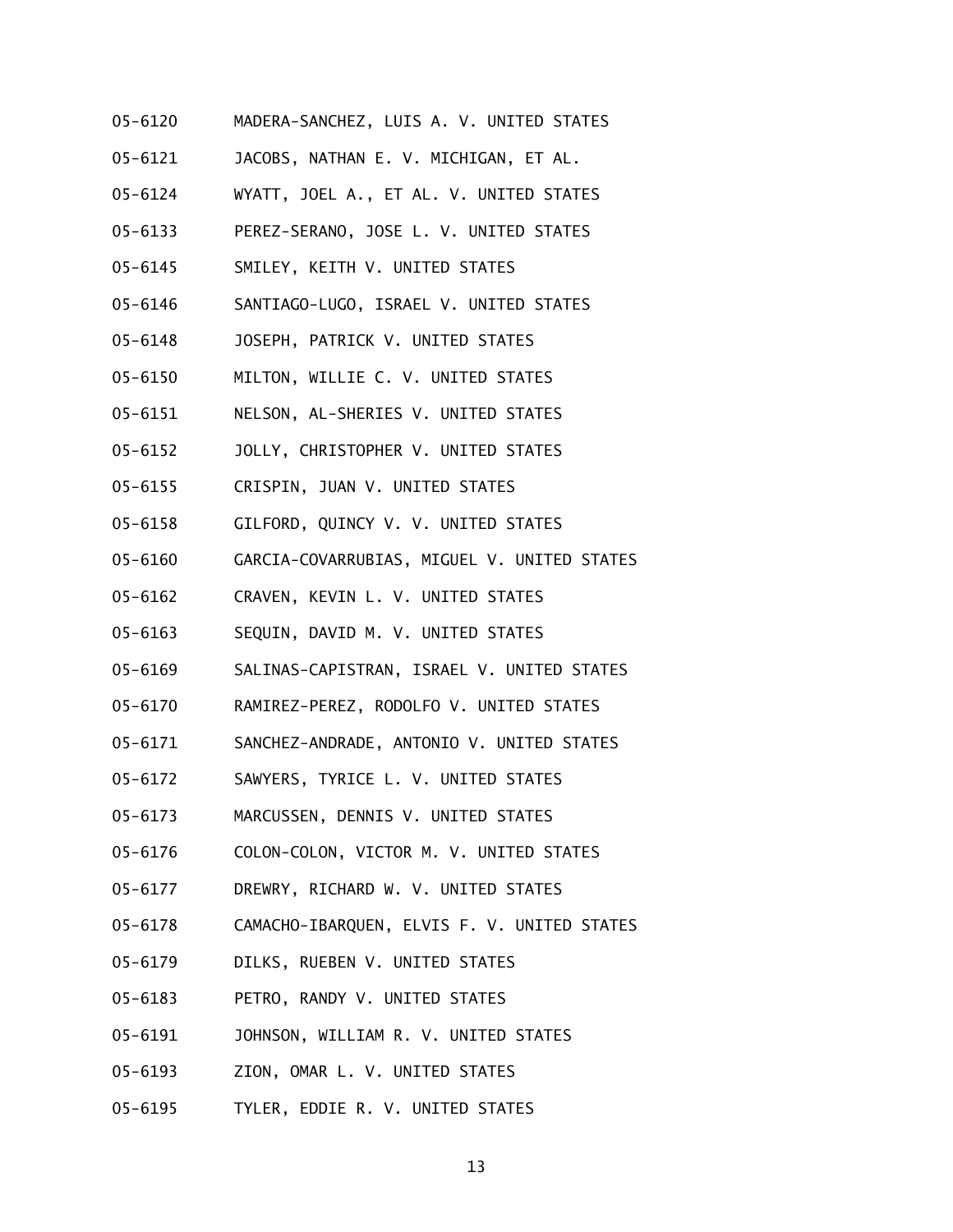- 05-6196 VANEGAS-MALDONADO, JOSE H. V. UNITED STATES
- 05-6197 SAUNDERS, TERRELL V. UNITED STATES
- 05-6198 CABEZAS, JOSE M. V. UNITED STATES
- 05-6199 OTHON, MARIA D. V. UNITED STATES
- 05-6201 SMITH, JESSIE L. V. UNITED STATES
- 05-6203 SCHAFFNER, TERRY E. V. LeBLANC, WARDEN
- 05-6204 RODRIGUEZ-NICHOLS, EDDIE S. V. UNITED STATES
- 05-6205 ROSENDARY, COREY D. V. UNITED STATES
- 05-6206 CASTILLO-MARTINEZ, LORENZO V. UNITED STATES
- 05-6207 CHAPPELL, WILLIAM J. V. UNITED STATES
- 05-6208 ESSICK, ROGER D. V. UNITED STATES
- 05-6209 ESPINOZA-GAMEZ, JOSE G. V. UNITED STATES
- 05-6210 CARDENAS-TAPIA, ROBERT V. UNITED STATES
- 05-6211 CASTILLO-RESENDEZ, RAFAEL V. UNITED STATES
- 05-6212 DELONG, JOHN E. V. UNITED STATES
- 05-6213 CURTIS, ROBERT R. V. UNITED STATES
- 05-6214 COYNE, JAMES M. V. UNITED STATES
- 05-6215 JOHNSON, TYRONSKI V. UNITED STATES
- 05-6217 SILER, MICHAEL V. UNITED STATES
- 05-6221 BRAY, JAMES D. V. UNITED STATES
- 05-6222 NIEVES-BOGADO, NOEL O. V. UNITED STATES
- 05-6223 BOCHAS, JULIO C. V. UNITED STATES
- 05-6224 BIFULCO, FRANK V. UNITED STATES
- 05-6225 HARRIS, CLAYTON V. UNITED STATES
- 05-6233 COSME, CARLOS I. V. UNITED STATES
- 05-6234 DOWLING, AVONDA V. V. UNITED STATES
- 05-6235 LEMUSU, ALOFAGA V. UNITED STATES
- 05-6237 OVERTON, WILLIAM J. V. UNITED STATES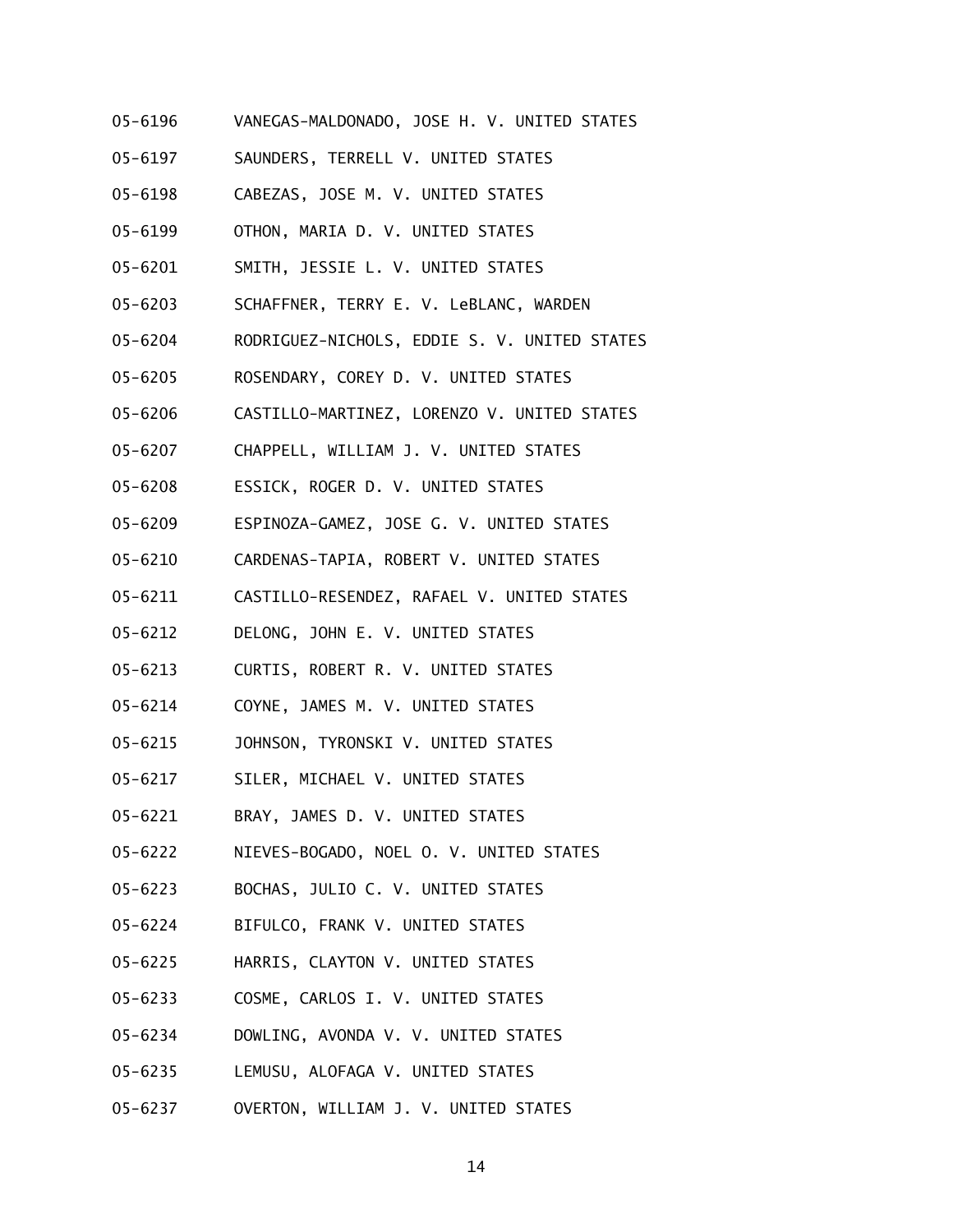- 05-6238 ZABAWA, PHILIP V. UNITED STATES
- 05-6239 TUBBS, MICHAEL E. V. UNITED STATES
- 05-6240 NEWSOME, ALBERT W. V. UNITED STATES
- 05-6241 WALKER, DEMARKO S. V. UNITED STATES
- 05-6242 MARTINEZ-LUGO, ROBERTO V. UNITED STATES
- 05-6243 BRYANT, ANDREW C. V. UNITED STATES
- 05-6245 ALCANTARA, ALEXIS E. V. UNITED STATES
- 05-6246 ALLEN, JOHN H. V. UNITED STATES
- 05-6249 BARRETT, DAVID V. UNITED STATES
- 05-6253 JOHNSON, TINA M. V. UNITED STATES
- 05-6259 SKORNIAK, FRANK V. UNITED STATES
- 05-6260 SANTIAGO-LUGO, ISRAEL V. UNITED STATES
- 05-6261 ROMEU, JOSE A. V. UNITED STATES
- 05-6262 REYNA, FRANCISCO J. V. UNITED STATES
- 05-6267 LOSSIAH, JASON V. UNITED STATES
- 05-6276 CARRANZA, SANTIAGO G. V. UNITED STATES
- 05-6278 CHILDS, MOSES V. UNITED STATES
- 05-6279 DANIELS, HERNANDEZ L. V. UNITED STATES
- 05-6280 MATEO, VICTOR V. UNITED STATES
- 05-6281 BRUCE, FLOYD M. V. UNITED STATES
- 05-6286 NAVARRO, JUAN A. V. UNITED STATES
- 05-6290 WOOTEN, JERRY L. V. UNITED STATES
- 05-6293 TANNER, ROBERT L. V. UNITED STATES
- 05-6294 TAYLOR, RAYMOND V. UNITED STATES
- 05-6295 VILLAFANE-JIMENEZ, JUAN E. V. UNITED STATES
- 05-6300 REMOI, OKOCCI V. UNITED STATES
- 05-6303 POPE, ANTHONY V. UNITED STATES
- 05-6304 OLIVO, AUGUSTIN V. UNITED STATES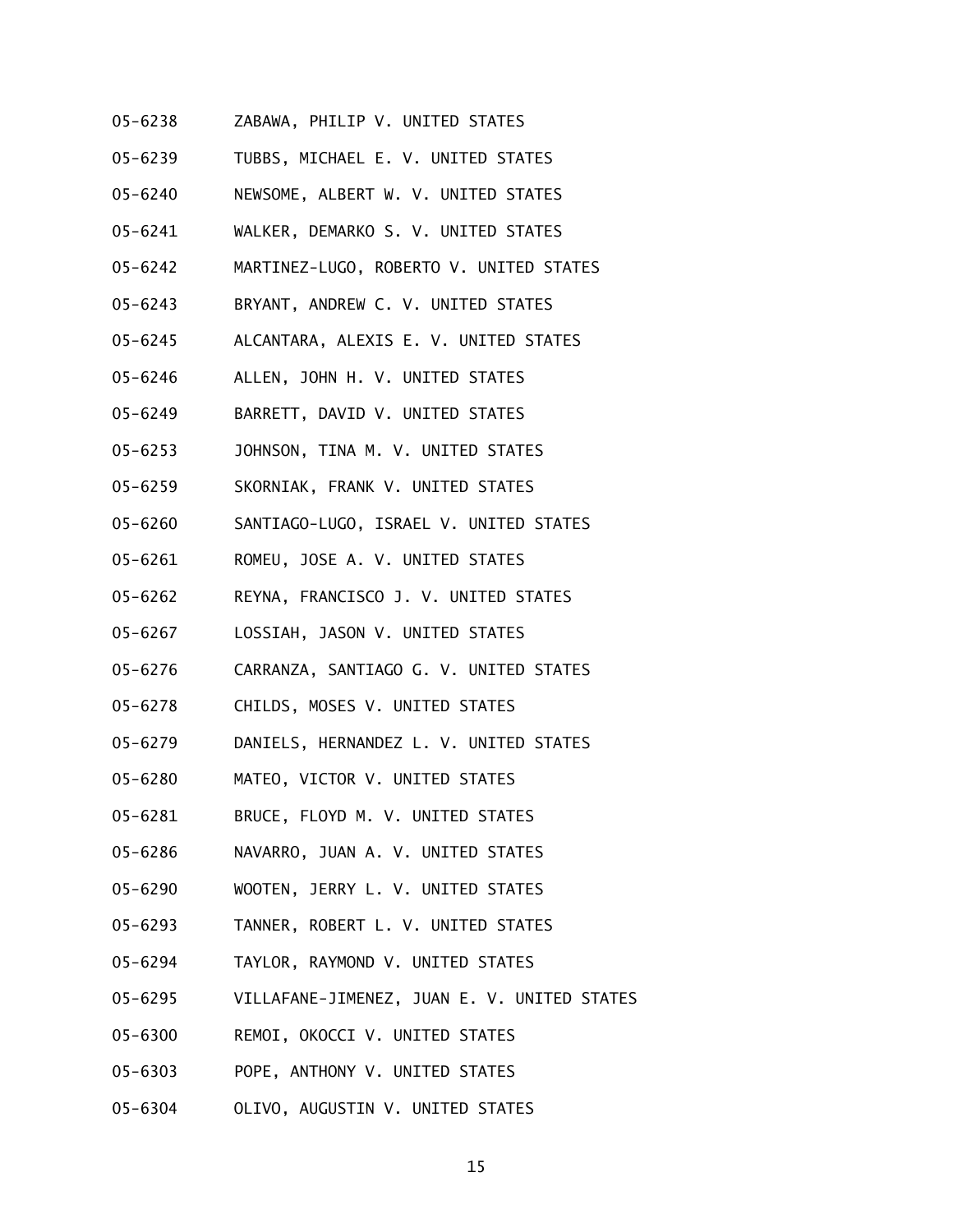- 05-6305 NUNN, MICHAEL J. V. UNITED STATES
- 05-6306 LAWRENCE, THOMAS R. V. UNITED STATES
- 05-6307 CRAYTON, LESTER W. V. UNITED STATES
- 05-6308 CROSS, TONY F. V. UNITED STATES
- 05-6309 DENNISON, BRYAN J. V. UNITED STATES
- 05-6316 MAGALLANEZ, PETE V. UNITED STATES
- 05-6317 JONES, ROBERT I. V. UNITED STATES
- 05-6318 ROBINSON, JAMES S. V. UNITED STATES
- 05-6319 RAY, CHARLES W. V. UNITED STATES
- 05-6320 RUBIO, HECTOR V. UNITED STATES
- 05-6321 OSTRANDER, MICHAEL V. UNITED STATES
- 05-6322 REEVES, ANTONIO V. UNITED STATES
- 05-6325 BROCK, SHANE W. V. UNITED STATES
- 05-6326 BRONSON, JOHN I. V. UNITED STATES
- 05-6327 ALCANTAR, SERGIO O. V. UNITED STATES
- 05-6328 ALBRITTON, BOBBY L. V. UNITED STATES
- 05-6332 KEMP, ANTHONY B. V. UNITED STATES
- 05-6340 COBB, ANTONIO V. UNITED STATES
- 05-6341 CACHO-BONILLA, FLOR DE MARIA V. UNITED STATES
- 05-6343 WALLS, BARRISS W. V. UNITED STATES
- 05-6347 WEBB, TOMMIE V. UNITED STATES
- 05-6353 SNAGGS, WILLIAM V. UNITED STATES
- 05-6354 BELL, JAMES W. V. UNITED STATES
- 05-6355 AUSTIN, GREGORY L. V. UNITED STATES
- 05-6361 CHARLOT, MAX V. UNITED STATES

The petitions for writs of certiorari are denied.

04-1520 NEW YORK V. ZAPPULLA, GUY

The motion of respondent for leave to proceed *in*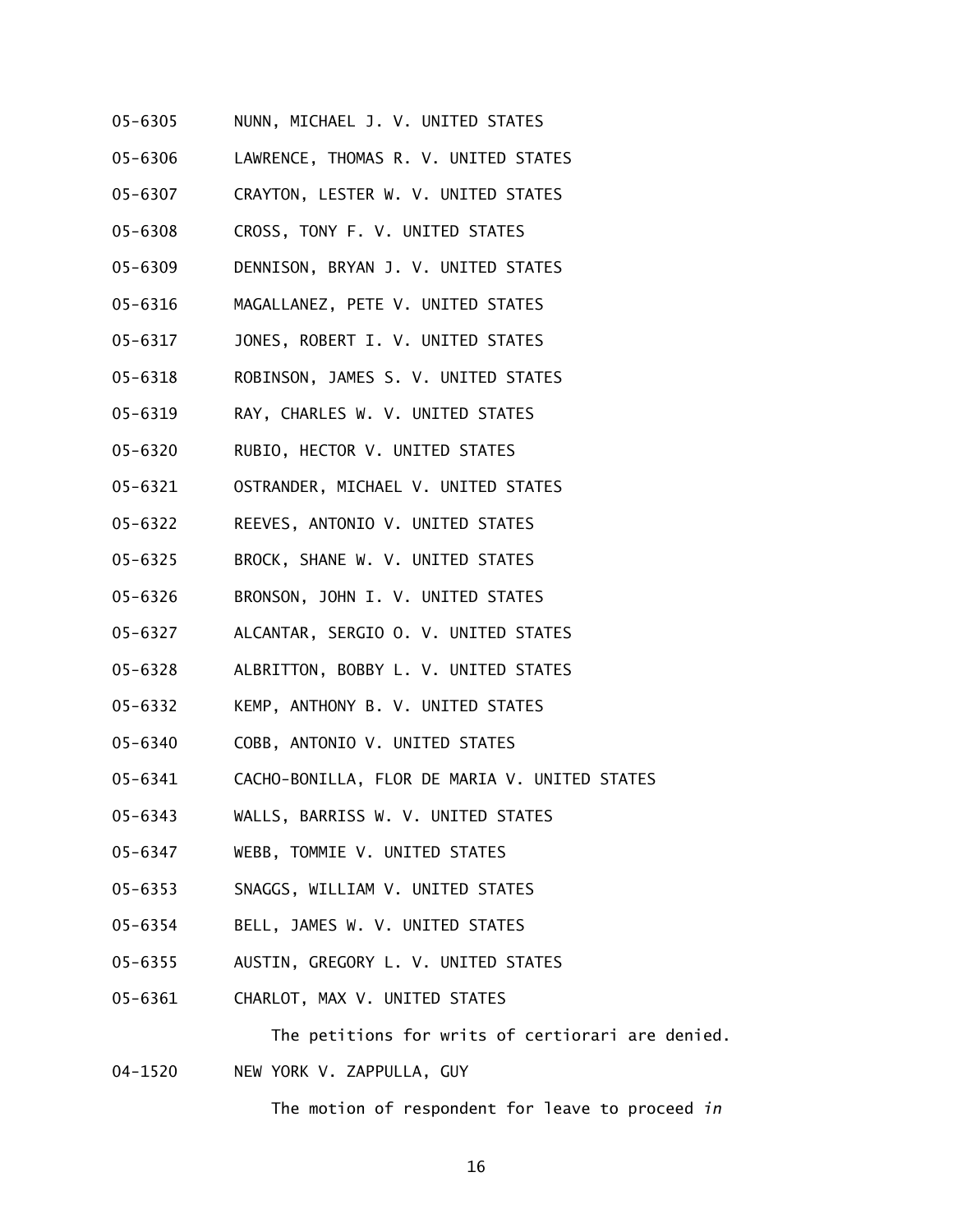*forma pauperis* is granted. The motion of respondent to strike petitioner's reply brief is treated as a motion to seal the brief, and the motion is granted. Petitioner is directed to file a redacted reply brief for the public record within 10 days. The petition for a writ of certiorari is denied.

04-1632 GORDON, ROBERT S. V. UNITED STATES

 The petition for a writ of certiorari is denied. Justice Breyer took no part in the consideration or decision of this petition.

04-1693 CONTESSA PREMIUM FOODS, INC. V. BERDEX SEAFOOD, INC., ET AL. The motion of International Trademark Association for leave to file a brief as *amicus curiae* is granted. The petition for a writ of certiorari is denied.

04-1695 LEE, MICHAEL A. V. CRAIGHEAD, SHENITA, ET AL.

The motion of Minnesota Police and Peace Officers Association Legal Defense Fund, et al. for leave to file a brief as *amici curiae* is granted. The petition for a writ of certiorari is denied.

04-9737 ROGERS, MICHAEL S. V. HUNTLEY PROJECT SCHOOL DIST.

 The motion of petitioner for reconsideration of order denying leave to proceed *in forma pauperis* is granted. The petition for a writ of certiorari is denied.

05-25 DiGUGLIELMO, SUPT., GRATERFORD V. BRINSON, CURTIS

 The motion of respondent for leave to proceed *in forma pauperis* is granted. The petition for a writ of certiorari is denied.

05-48 TEVA PHARMACEUTICALS USA, INC. V. PFIZER, INC.

17

The petition for a writ of certiorari is denied. The Chief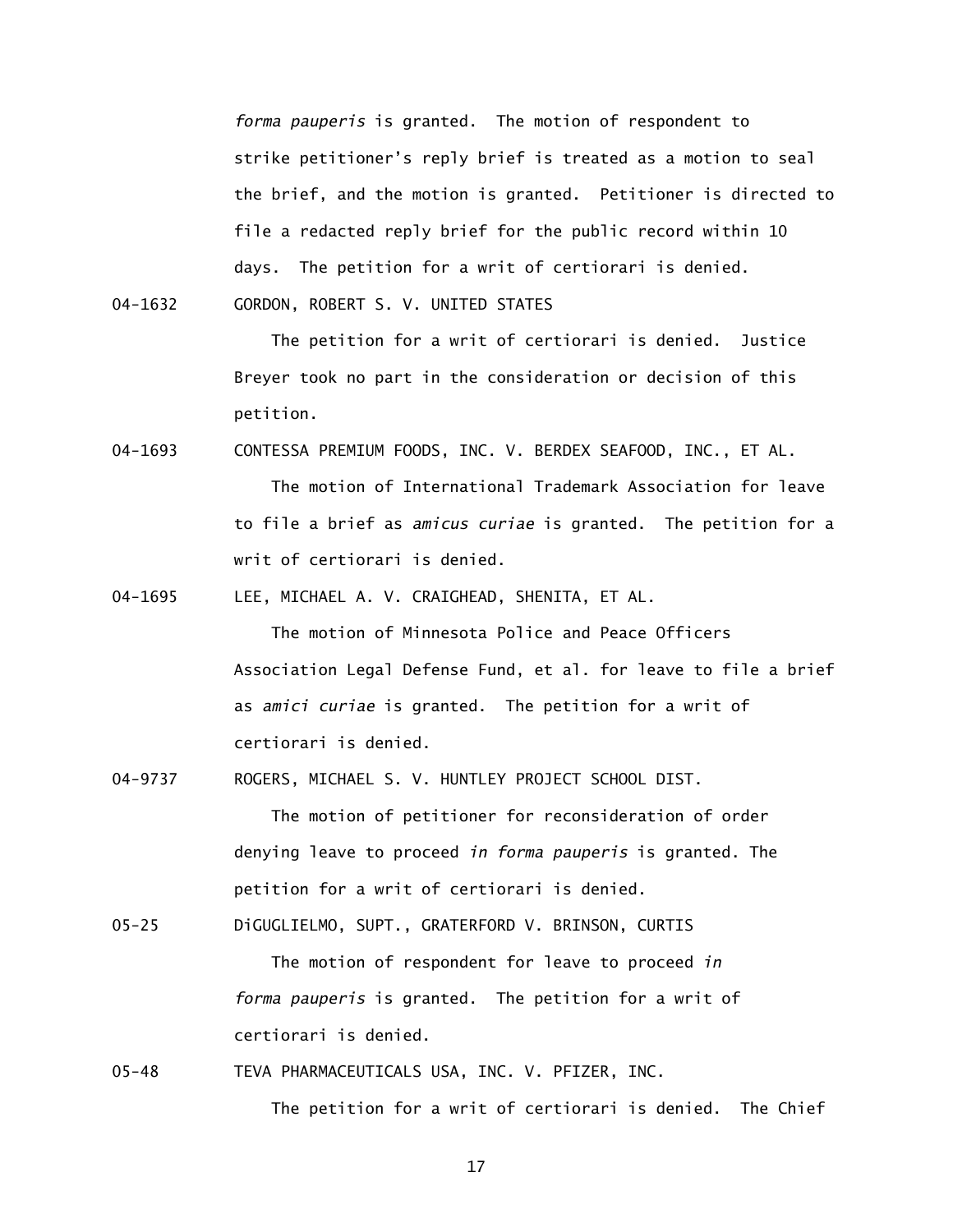Justice, Justice O'Connor, and Justice Breyer took no part in the consideration or decision of this petition.

05-139 MARICOPA COUNTY, AZ, ET AL. V. AGSTER, CAROL ANN, ET AL.

The motion of American Medical Association, et al. for leave to file a brief as *amici curiae* is granted. The motion of County of Los Angeles, et al. for leave to file a brief as *amici curiae* is granted. The petition for a writ of certiorari is denied.

- 05-205 SMITH, TED, ET AL. V. WEST VIRGINIA, EX REL. SAYLOR The motion of Employment Dispute Services, Inc. for leave to file a brief as *amicus curiae* is granted. The petition for a writ of certiorari is denied.
- 05-5591 MURRAY, JAMES M. V. FLEET MORTGAGE GROUP, ET AL.

 The petition for a writ of certiorari is denied. Justice Breyer took no part in the consideration or decision of this petition.

- 05-5702 JOHNSON, ANTHONY E. V. UNITED STATES
- 05-6314 MONREAL-MONREAL, JOSE V. UNITED STATES
- 05-6334 MITCHELL, STEPHEN V. UNITED STATES

The petitions for writs of certiorari before judgment are denied.

## **HABEAS CORPUS DENIED**

- 05-6256 IN RE NICHOLAS J. QUEEN, SR.
- 05-6370 IN RE GREGORY L. MOORE

The petitions for writs of habeas corpus are denied.

# **MANDAMUS DENIED**

05-165 IN RE KANION'KE:HAKA, ET AL.

The petition for a writ of mandamus and/or prohibition is